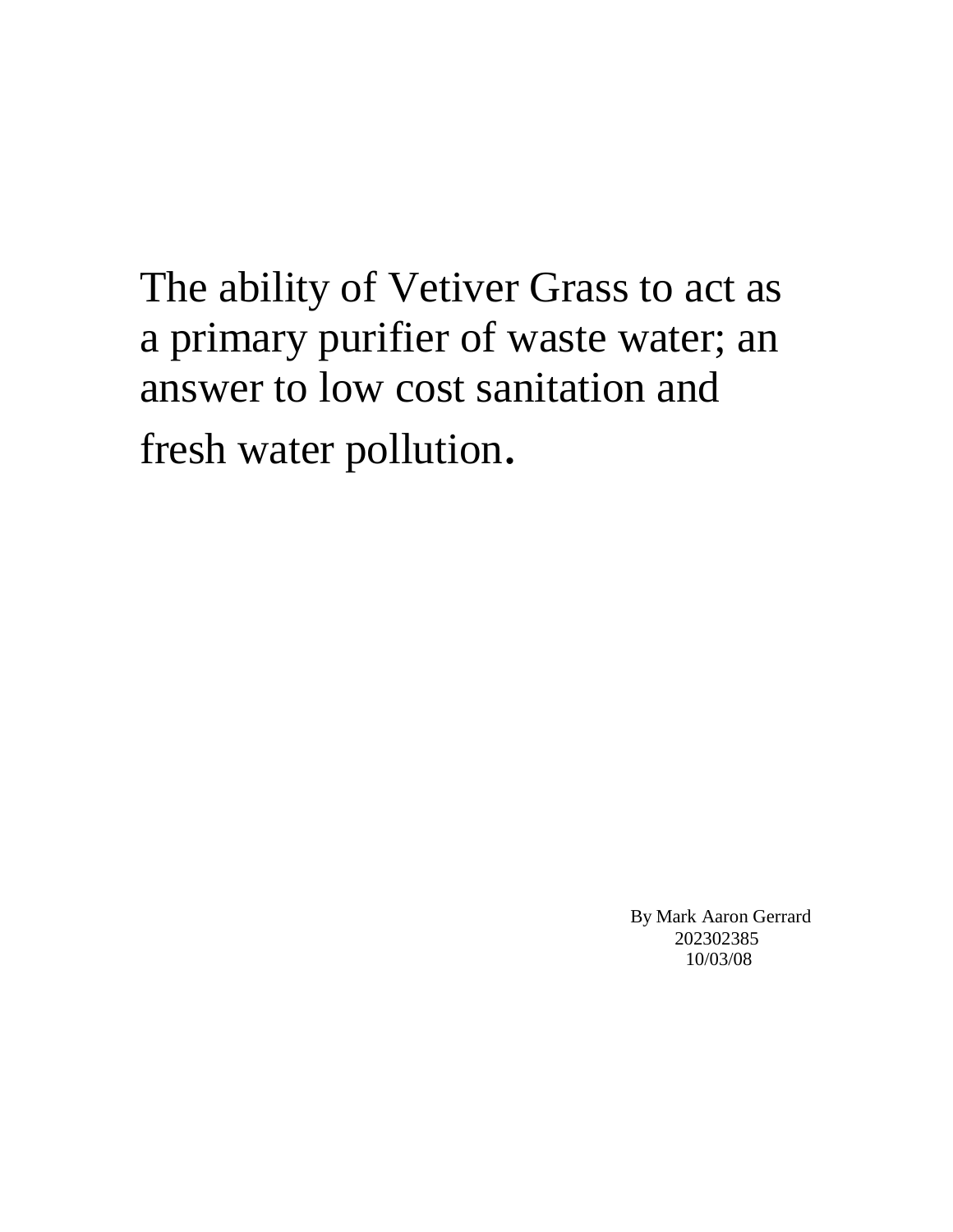# Index:

Page:

| $\bullet$ | Abstract                |           |
|-----------|-------------------------|-----------|
|           | • Introduction          | 2, 3, 4   |
|           | • Methodology           | 5, 6      |
|           | • Reference Photographs | $7 - 10$  |
| $\bullet$ | Results                 | $11 - 14$ |
|           | • Discussion            | 15        |
|           | • Conclusion            | 16        |
| $\bullet$ | References              | 17        |
|           | • Acknowledgements      | 18        |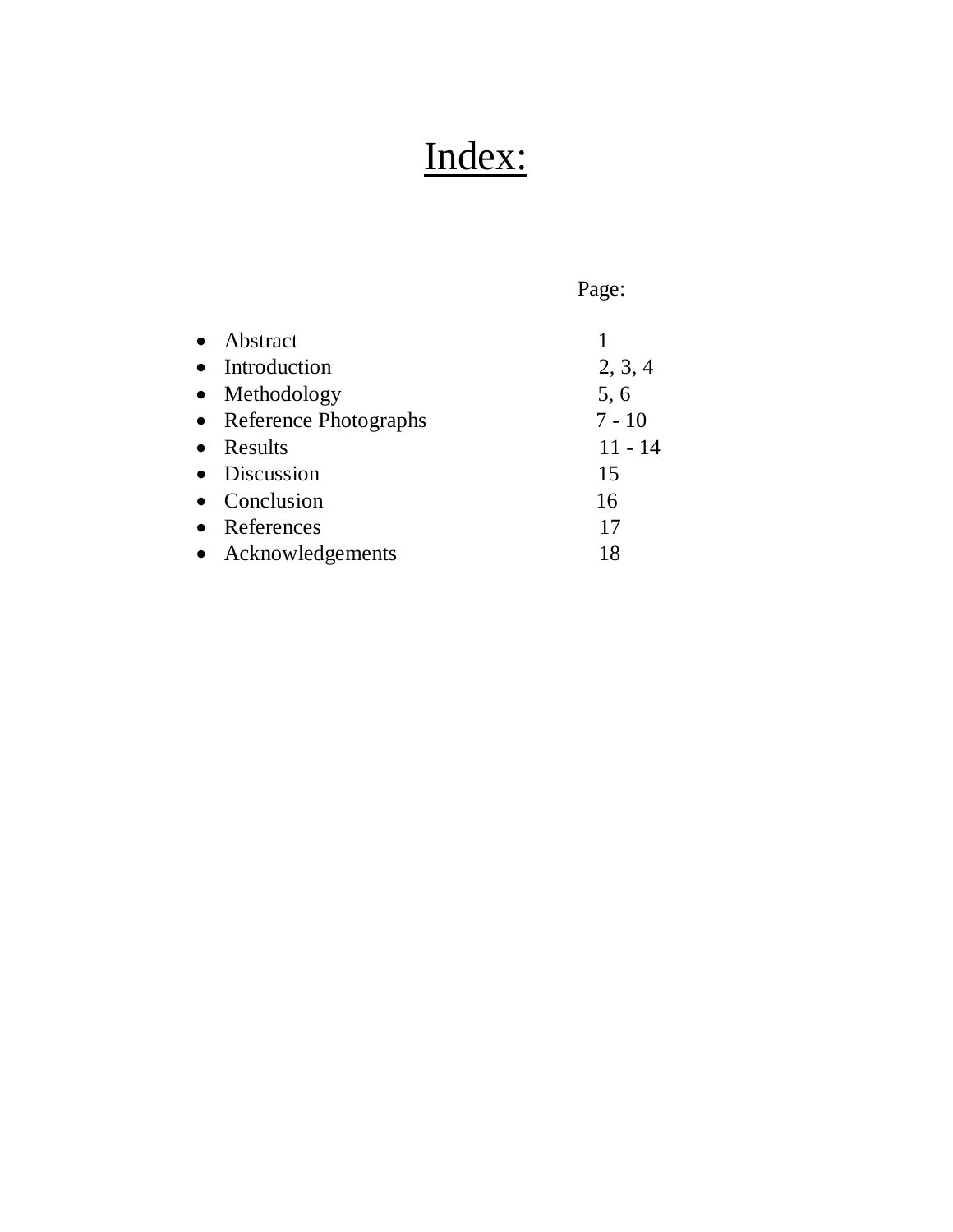### **Abstract:**

Phytoremediation is the term given to the process of treating waste water through a hydroponic system which incorporates certain plant species as the filtration agent. The aim of the project is to illustrate the potential of certain plant species to act as primary purifiers of polluted water.

Vetiver grass was chosen as the preferred plant species due to its known efficiency, low cost, ease of propagation and availability.

Vetiver (*Vetiveria zizanioides*), originates in southern India and has been used extensively all over the world for stabilizing vegetation and as the solution to the everincreasing problems of soil erosion, wind erosion and degradation of the landscape. Recently, the focus has shifted toward the plants' ability to absorb phosphates, nitrates, heavy metals (which are known to be toxic in high concentrations) and cholera and dysentery causing bacteria (e-coli).

The Vetiver grass was subjected to three different environments:

- Constant inflow of raw effluent/waste to vetiver grown in hydroponic conditions on a raft
- Fixed volume of processed waste to vetiver grown in hydroponic conditions also on a raft
- Open ground planting (as a control)

The absorption rates of indicator chemicals and nutrients were measured and compared for each of the three environments.

The results illustrated that vetiver grass is an efficient biological means of primary filtration and can be used as a low-cost primary filter of water run-off in poorer areaswhere it is not treated and discharged into natural water courses.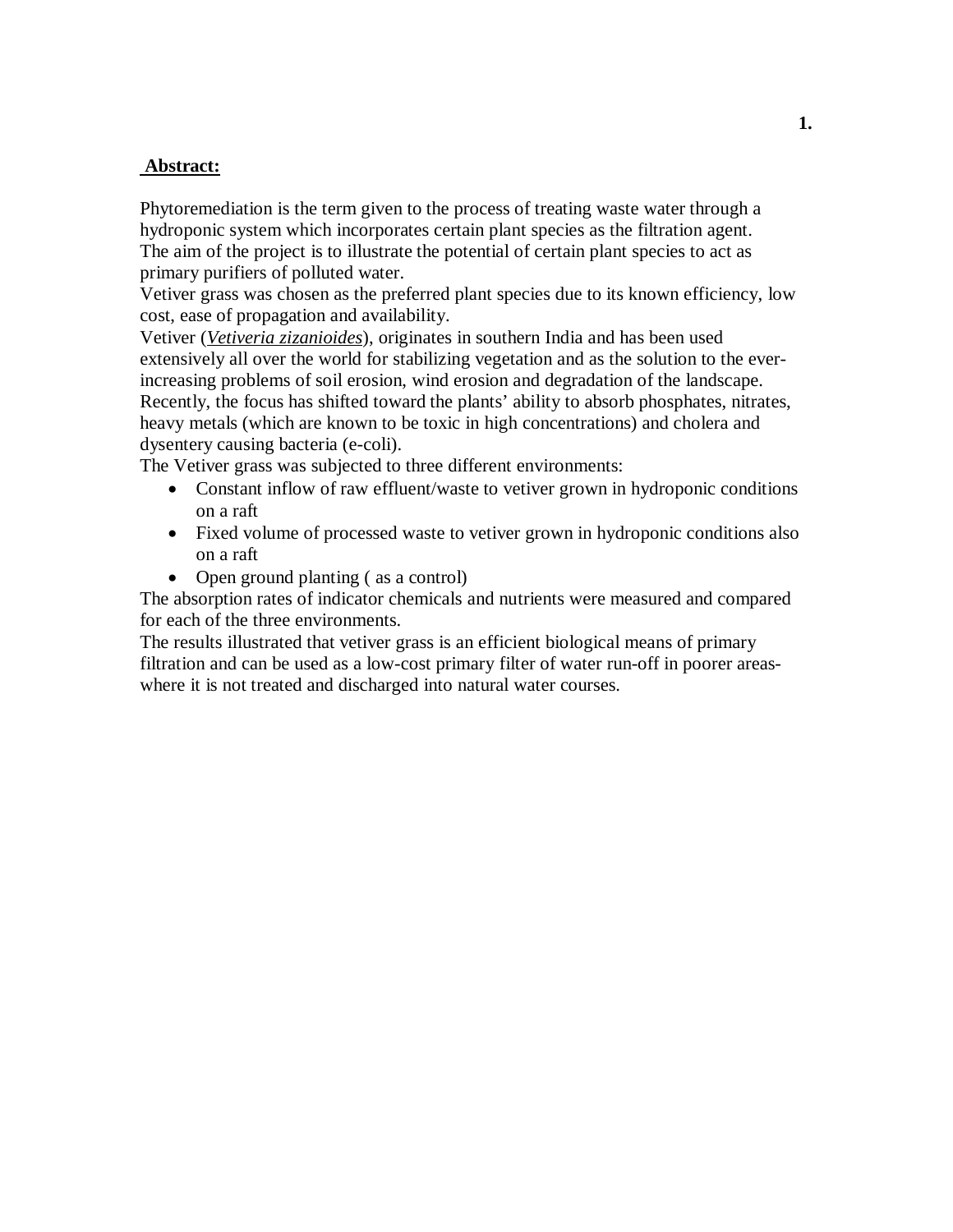#### **Introduction:**

With a rise in global populations, especially in  $3<sup>rd</sup>$  world and developing countries, housing densities have significantly increased. Much of this housing is inadequately serviced by sewer systems; this waste will join surface water run-off and cause it to become highly contaminated and discharge into natural water courses.

It is now accepted that fresh water supply is under threat throughout the world. This project focuses on the ability of the vetiver grass system to absorb heavy metals and therefore its suitability as a primary filter medium for treatment of waste water (phytoremedial technology).

Many harmful elements and disease causing bacteria are present in sewage water, thus, with a lack of proper drainage, this sewage will mix with drain and rain water and flow toward low points which tend to be dams and lakes. It goes without saying that ultimately, this water will reach the sea and cause significant damage on route. The basic Vetiver Grass Technology or Vetiver System comprises a dense vetiver grass (*Vetiveria zizanioides)* hedgerow that is planted across the slope of the land or embankment. The hedgerow traps sediments, spreads out rain-water runoff, and provides through its roots significant reinforcement to the soil, (Grimshaw, 1993). The Vetiver system was first developed by the World Bank for soil and water conservation in India in the 1980's, (Troung, 1998).

By introducing vetiver and educating less-privileged countries to its importance, the World Bank had raised awareness to this 'wonder' plant. Vetiver has been used in many countries to solve the problems of erosion and loss of arable lands due to erosion. Vetiver grass originates in India and West Africa. The vetiver species used in the project is from south India (*Vetiveria zizanioides*) and is non-invasive as it has sterile seeds. The only way for it to spread is vegetative reproduction. The African genotype is known as *Vetiveria nigritana* which is also considered non-invasive but is not as effective as its Indian cousin.

Vetiver has many applications which range from mine dump rehabilitation, slope stabilization, wind barriers, water barriers, seepage control, cattle fodder, production of essential oils and fabric for rope and garments, and water treatment, which is the main idea behind this project.

Vetiver grass is effective in all its applications because it has a very large and deep penetrating root system that can grow to about 4 meters. The tensile strength of vetiver grass is about one eighth of mild steel, which allows it to be so resistant to environmental influences. The maximum tensile strength of vetiver grass (*Vetiveria zizanioides*) reaches 75mpa, whereas Bermuda grass (*Cynodon dactylon*) reaches 13.45mpa, (Cheng, et al, 2003). The plant produces stiff erect leaves which can be used as feed for livestock as well as a mulch cover for the hydro seeding industry.

The vetiver system (VS) has been used in many countries and has produced positive results in all cases where applied, it has no apparent negative impacts on the environment.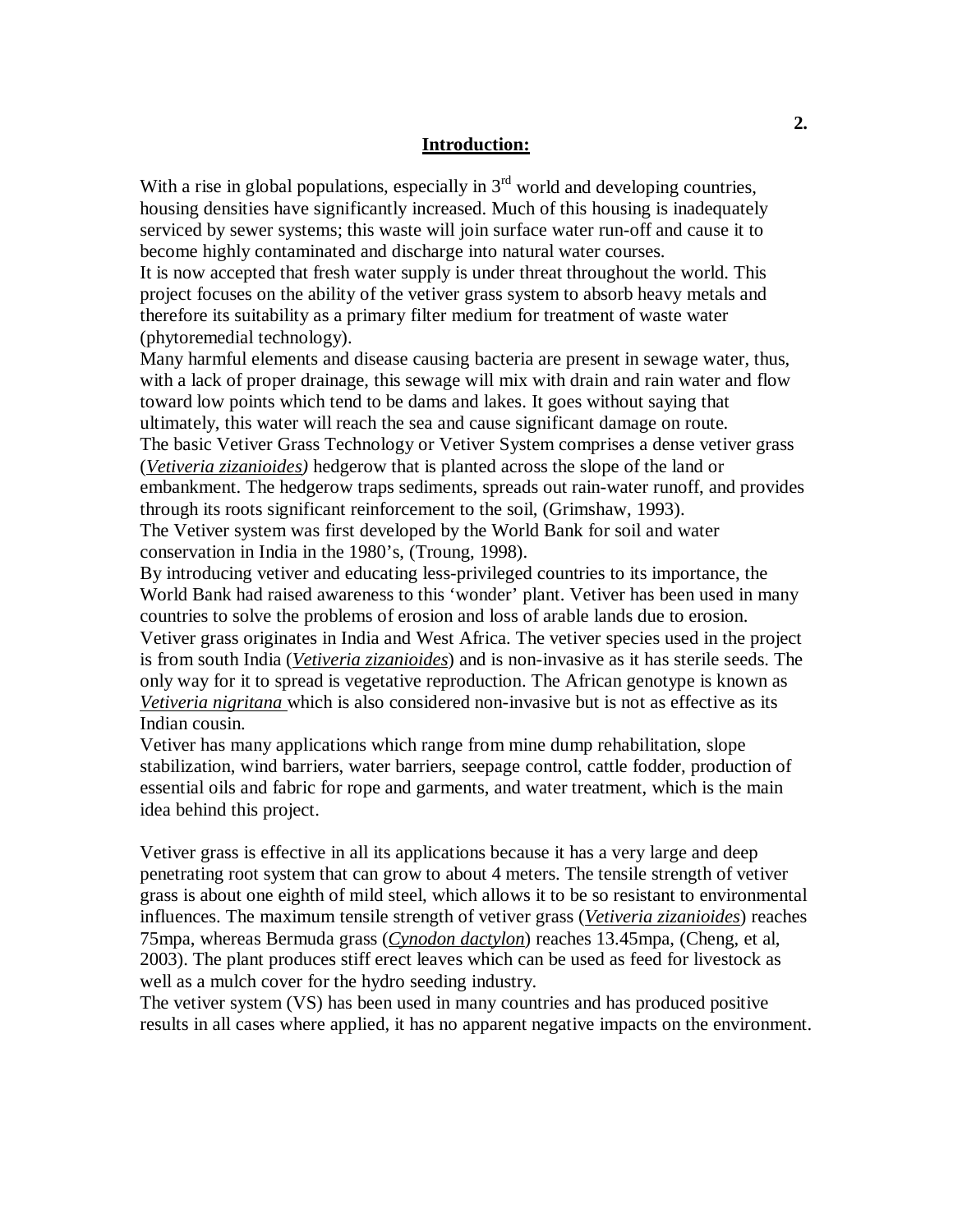The majority of studies relating to vetiver, which have been conducted, were associated with slope stabilization, gully erosion control, revegetation of bare land and also mine dump rehabilitation.

Only a hand-full of studies (P. Truong, in particular) have been conducted regarding vetiver's ability to reduce pollutants and act as a primary purifier for sewage effluent under hydroponic conditions.

Vetiver grass has a high tolerance to harsh conditions and harmful soils. Vetiver can be used in a variety of different ways to treat sub- standard water and effluent. The high rate of absorption is ideal for this study. With those facts in mind, current processes of water recycling and sewage treatment could be explored using vetiver as an alternative or as a solution.

Application of the Vetiver System (VS) for wastewater treatment is a new and innovative phytoremedial technology developed in Queensland by the Department of Natural Resources and Mines, NRM, (Truong and Hart, 2001).

This project fits in well to studies that have already been done to date. It can be used as one of the 'building blocks' for future sanitation and waste management. Previous studies have been conducted by Dr Paul Truong (2001), using vetiver on sloping wetlands where the contaminated or polluted water is channeled through these vetiver beds which are arranged along the contours of the slope. The advantage of this is that the roots and leaves form a strong barrier that reduces flow velocity and causes deposition of heavier particles. Uptake of bacteria, heavy metals and nutrients will occur at any depth between the surface to about 4 meters.

My project can be used as re-inforcement for previous studies and as a basis for pretreating polluted water.

Water reclamation works are costly and require constant supervision and monitoring; typical purification methods incorporate mechanical and chemical processes which are labor intensive, require large amounts of energy (non-renewable) resources, and are costly (Picture 21). Whereas, vetiver, on the other hand, is a biological purifier and a renewable resource which can be used in other applications when no longer required for Phytoremediation purposes. The vetiver bush could be divided up into individual plants (slips) and propagated for slope stabilization and seepage control.

If someone found a low-cost alternative for poorer or underdeveloped areas, it would solve a lot of problems regarding sanitation and obviously fresh water supply. The point is to prevent untreated water from entering the environment. This technology could also be used in areas that are really remote and don't receive any formal sanitation, game reserves for example.

The projects aim is to illustrate Vetiver's ability to remove Heavy metals from contaminated water by comparing the amount of heavy metals absorbed by vetiver roots under hydroponic conditions and those grown in soil.

Floating polystyrene rafts were designed and constructed which allowed the vetiver's roots to be fully immersed in the water/effluent. The reason I chose to float the vetiver on rafts was because the uptake of pollutants would be a lot more efficient and effective as

 **3.**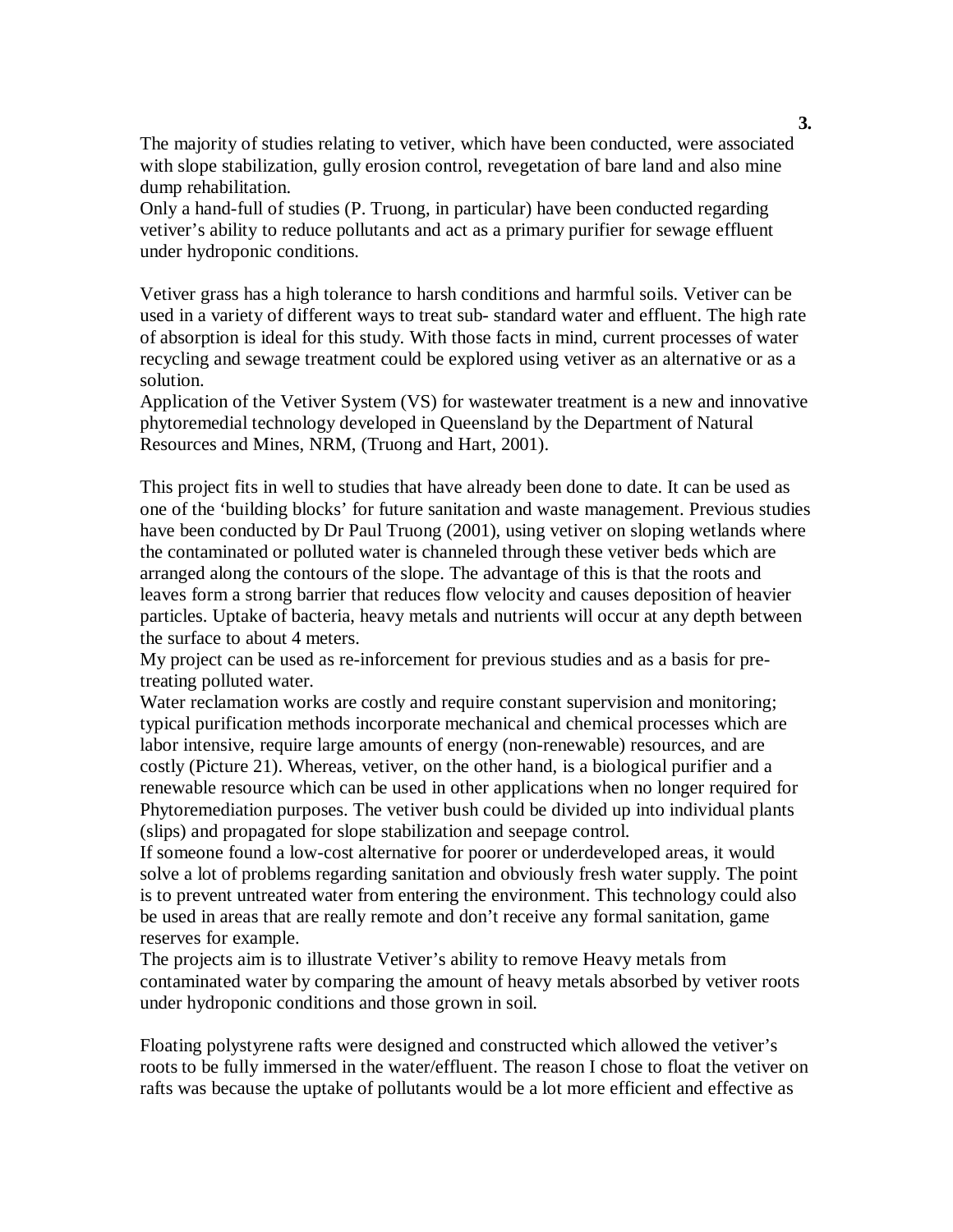there is no soil to hinder its path. The vetiver would grow in polluted sewage water for 6 months with frequent monitoring.

This project is related to waste water and the best way to treat it before it reaches our fresh water system. It also provides a guide for poorer areas as how best to deal with their waste and with stagnant, polluted pools that would accumulate over time and after rain. Vetiver rafts and planted vetiver wetlands are the future of affordable, acceptable waste water treatment for everyone regardless of income status.

This study is important because it creates awareness toward the problem of sub-standard sanitation and it provides a framework for the future. This study will be used as a baseline of knowledge for a master's project in the future. This study was done in three steps: the first step was to acquire the vetiver and get them growing in the green house at NMMU-botany department. The second step would involve building of the rafts, placement of the vetiver onto the raft and flotation of the raft itself in the sewage water. The last step would be constant monitoring and analysis of the vetiver after about 6 months.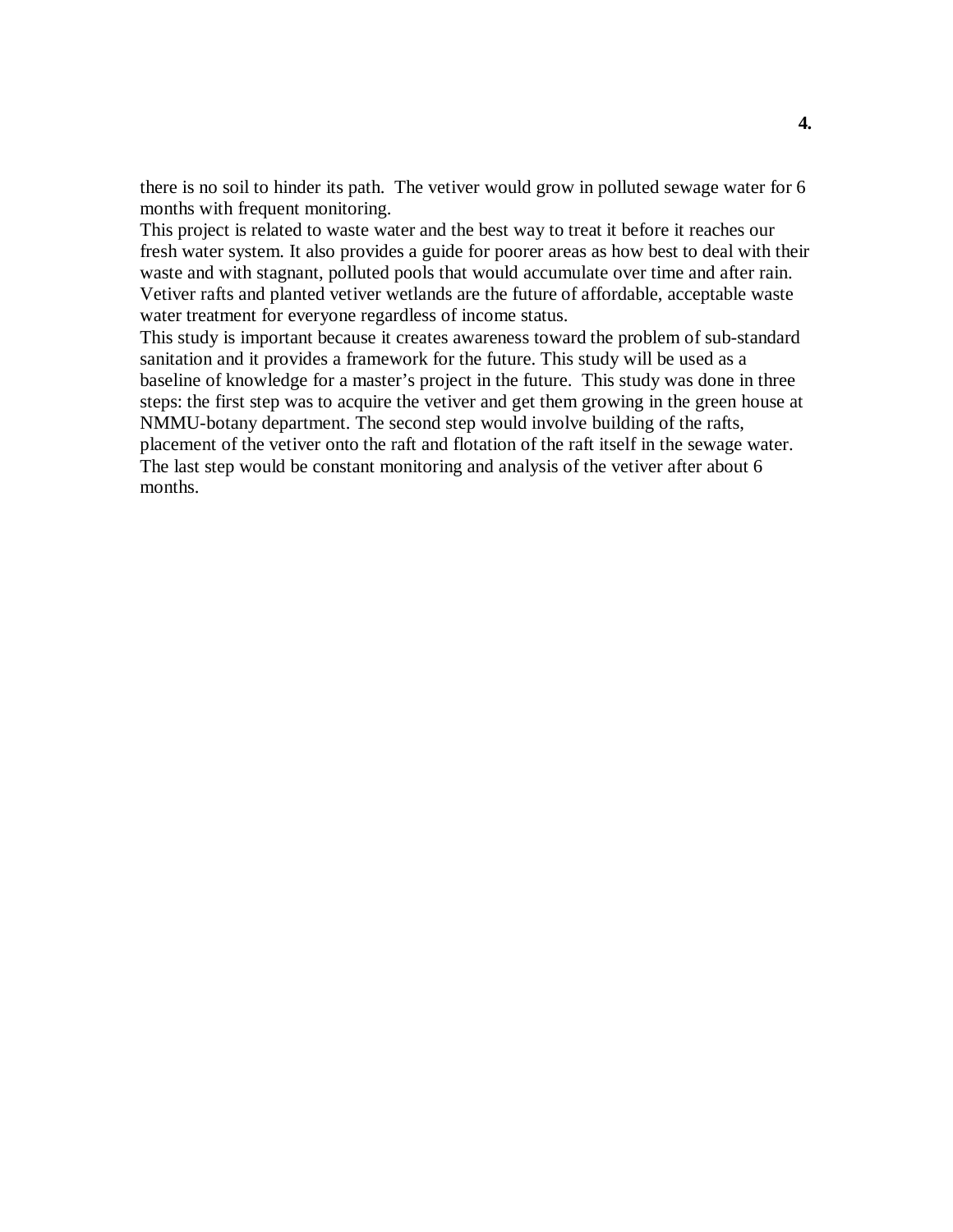### **Methodology:**

Once the topic of the project was decided, preparations needed to begin as soon as possible. Like many things in life, growth and results take time.

The first and most important aspect was to procure the vetiver shoots (Picture 1) which were donated by Hydromulch (Bapsfontein farm). The vetiver plants were couriered to Port Elizabeth.

While waiting for the arrival of the vetiver shoots, potting soil, small potting bags and fertilizer (super phosphate or 2:3:4) was purchased. The soil and fertilizer was mixed together to make a very nutrient- rich substrate, into which the young plants would be placed to grow for 3 months (Picture 2). Once all 300 shoots were planted into bags (making sure to bury the roots only), they were moved into the green house at Nelson Mandela university.

The plants were monitored and watered every second day, for three months (Picture 3 & 4).

The humidity of the green house remained relatively high for the duration of the study. This is one of the reasons why the plants' initial growth was so rapid.

Rafts were constructed using 3 sheets of polystyrene, which were previously purchased. The dimensions of the rafts (polystyrene sheets) were  $2m<sup>2</sup>$  and 8 cms thick. An average of 90 holes was burnt into each raft (Picture 5, 6  $\&$  7). These holes would eventually house the crown of the plant.

In order to maintain the structural integrity of the raft, 10m² of plastic meshing was ordered. This would enclose the entire raft once all the vetiver plants had been placed into their individual holes. This was very important because: in hydroponic conditions, (especially sewage water) materials (including polystyrene) break down very fast. Securing the vetiver plants onto the raft began as soon as they looked healthy and once leaf development had begun.

The plants were removed from their bags and inserted in from the bottom of the raft, making sure not to damage the roots. Once all of the vetiver plants were fixed in position, the raft was wrapped with the plastic mesh, sewing the edges as one progressed. This created a strong outer layer preventing the plants from falling into the sewage water where they would be floated, plus it provided something to grab and raise the raft from the water for monitoring.

The study area was provided by the Cape Receife Water Reclamation Works. The original study area was an unused settling pond of about 8 cubic meters (Picture 8). This area was perfect for the study until it ran dry due to lack of use and maintenance. The plants were moved to a larger pond which was about 50m² (Picture 9). This was ideal as it was only necessary to measure the plants ability to absorb certain substances (heavy metals & important elements) that would otherwise be harmful to the surrounding area. The plants were left in a pond which was used by the water works as a storage tank for certain times of the year when sewage recharge is excessively large, normally holiday times (Picture  $10 \& 11$ ).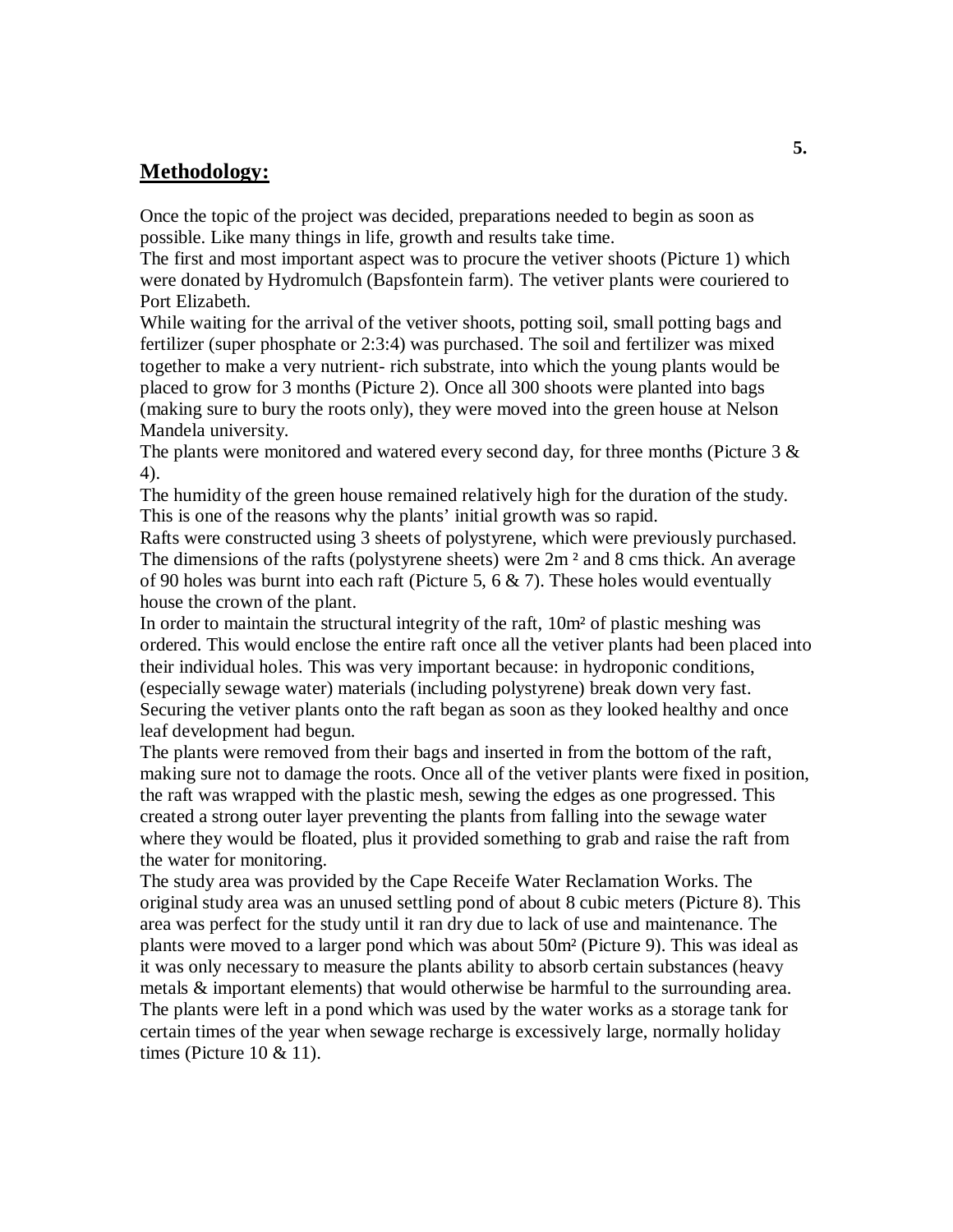A smaller experiment was run simultaneously to this one. Here a large container was used, it was filled with processed or semi-treated sewage water and a scaled down raft (containing 6 vetiver plants) was floated in it. This gave a better indication of the waters' color change; it also allowed a controlled experiment to be run where there was no recharge (Picture 12 & 13).

The largest experiment did receive an excessive amount of untreated sewage over the Christmas period. I will refer to this as the raw sewage experiment.

The raft was left in the storage pond for 6 months. This provided enough time to find a qualified professional soil scientist (Dr J A J Van Vuuren) to interpret the results of the root and leaf analyses which measured accumulated concentrations of nutrients and heavy metals. Soil analysis was Carried Out by SGS laboratory in Midrand.

Once the 6 months had passed, the plants were removed from the rafts, wrapped up and couriered to Johannesburg for analysis (Picture 20). A control plant was grown for the same period in soil at the Hydromulch premises. By comparing the plants that were grown in soil, in raw sewage water and in processed sewage water, a deduction on how effective this method of sewage pre-treatment could be made.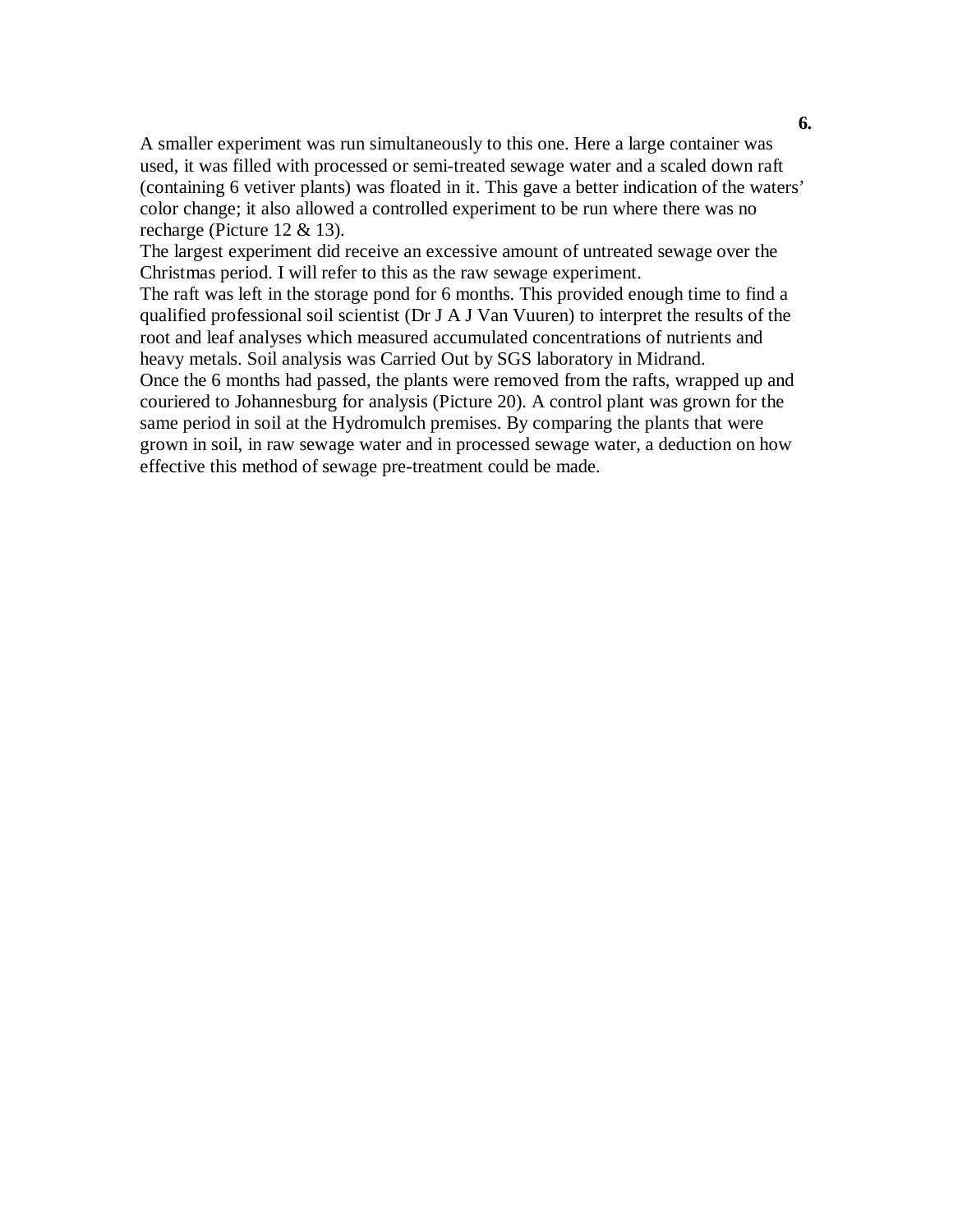### **Reference pictures**:

## Picture 1: Picture 2: Acquiring and planting vetiver slips in preparation of project



Picture 3: Picture 4: Growth of Vetiver in NMMU greenhouse over period of 3 months





Picture 5: Picture 6: Picture 7: Construction of hydroponic rafts designed for flotation of Vetiver plants.

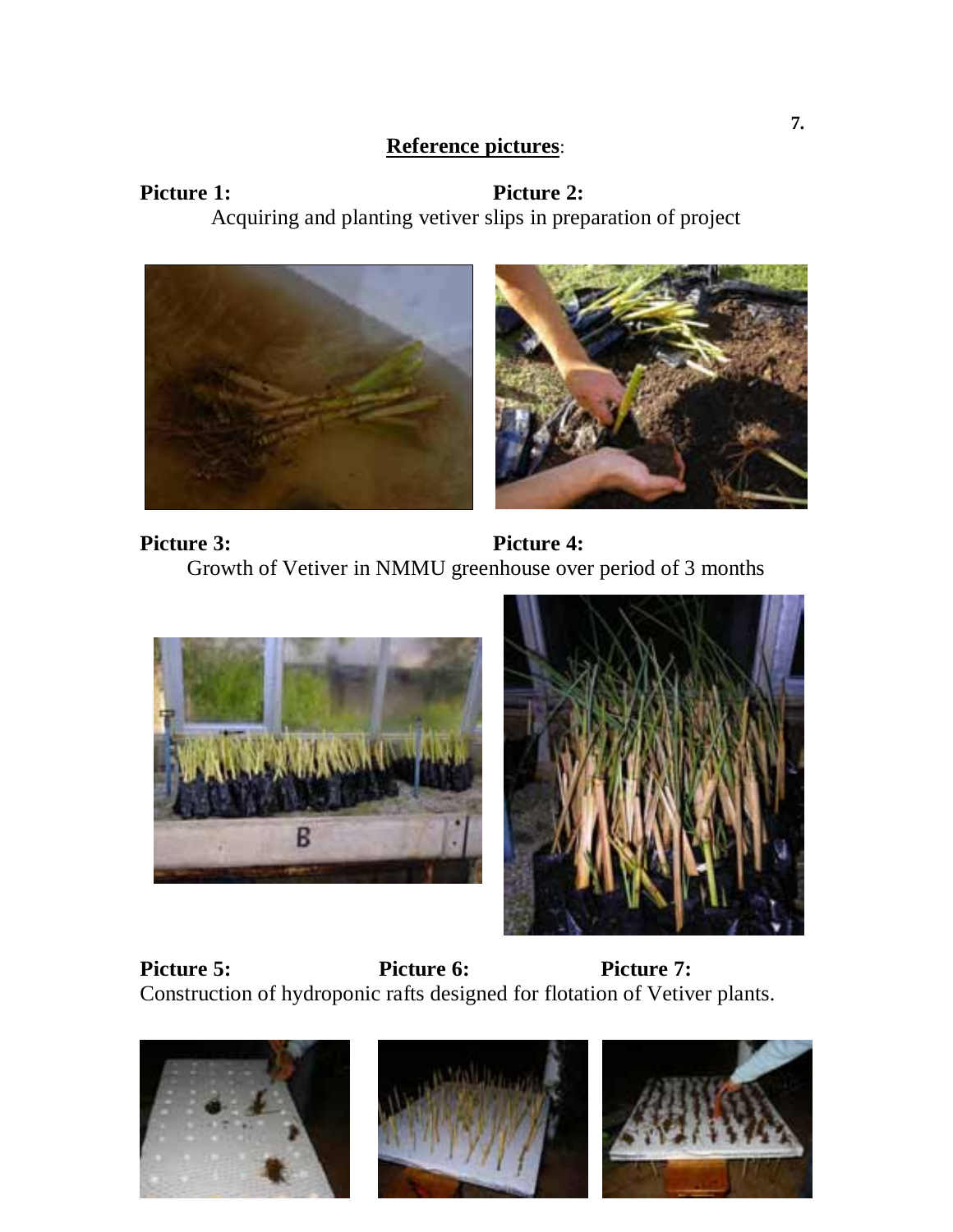Picture 8: Picture 9: Initial study area – abandoned. Actual study area - project



**Picture 10:**<br> **Picture 11:**<br> **Raft grown in raw effluent. Monitoring a** 

Monitoring and checking root lengths



**Picture 12:** Picture 13:<br>Processed effluent container Root length



Root length at beginning of project

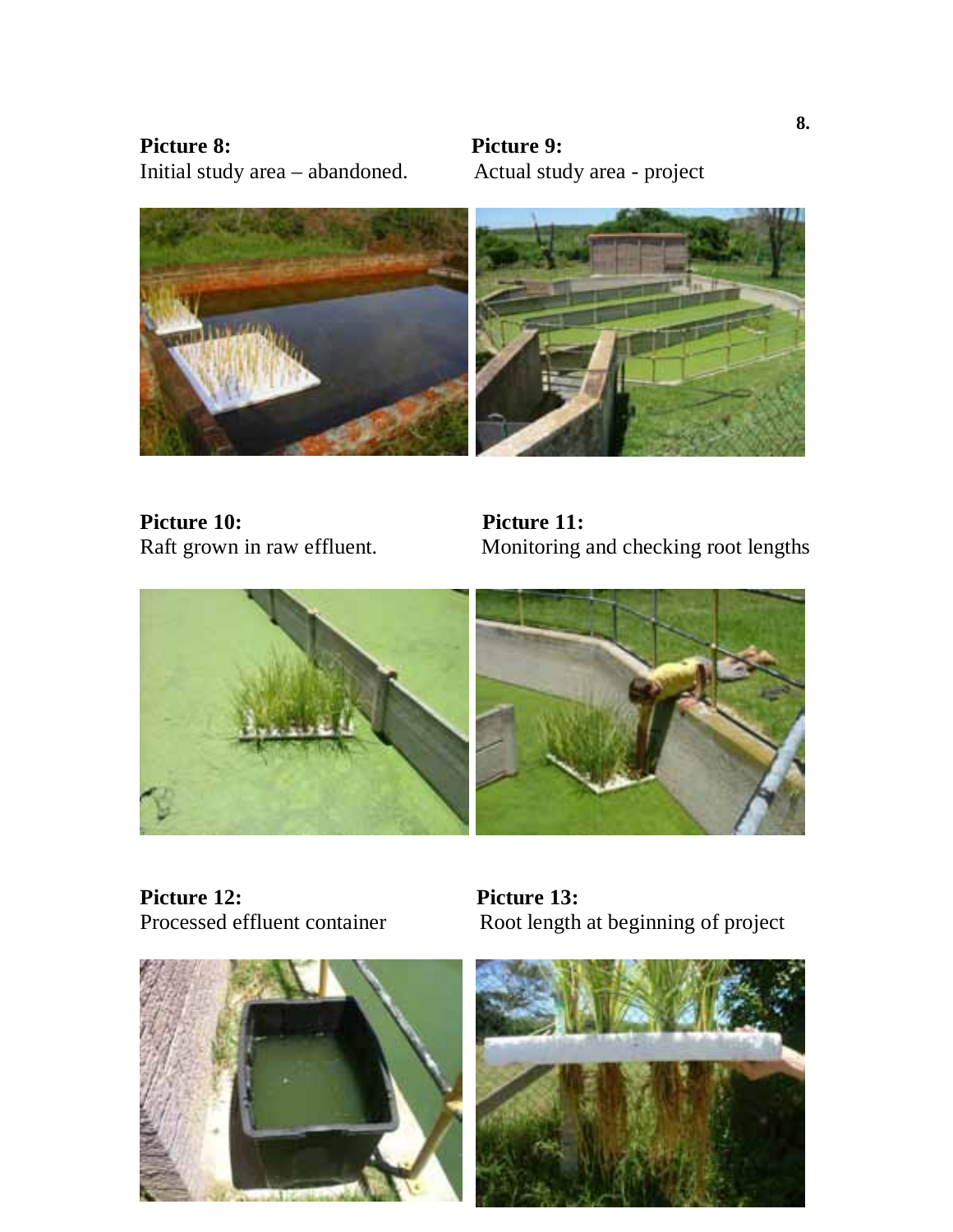**Picture 14: Picture 15:** 9. Raw effluent vetiver root length after 3 months







Effluent

Picture 18: Picture 19: Vetiver Progress after 6 months in raw



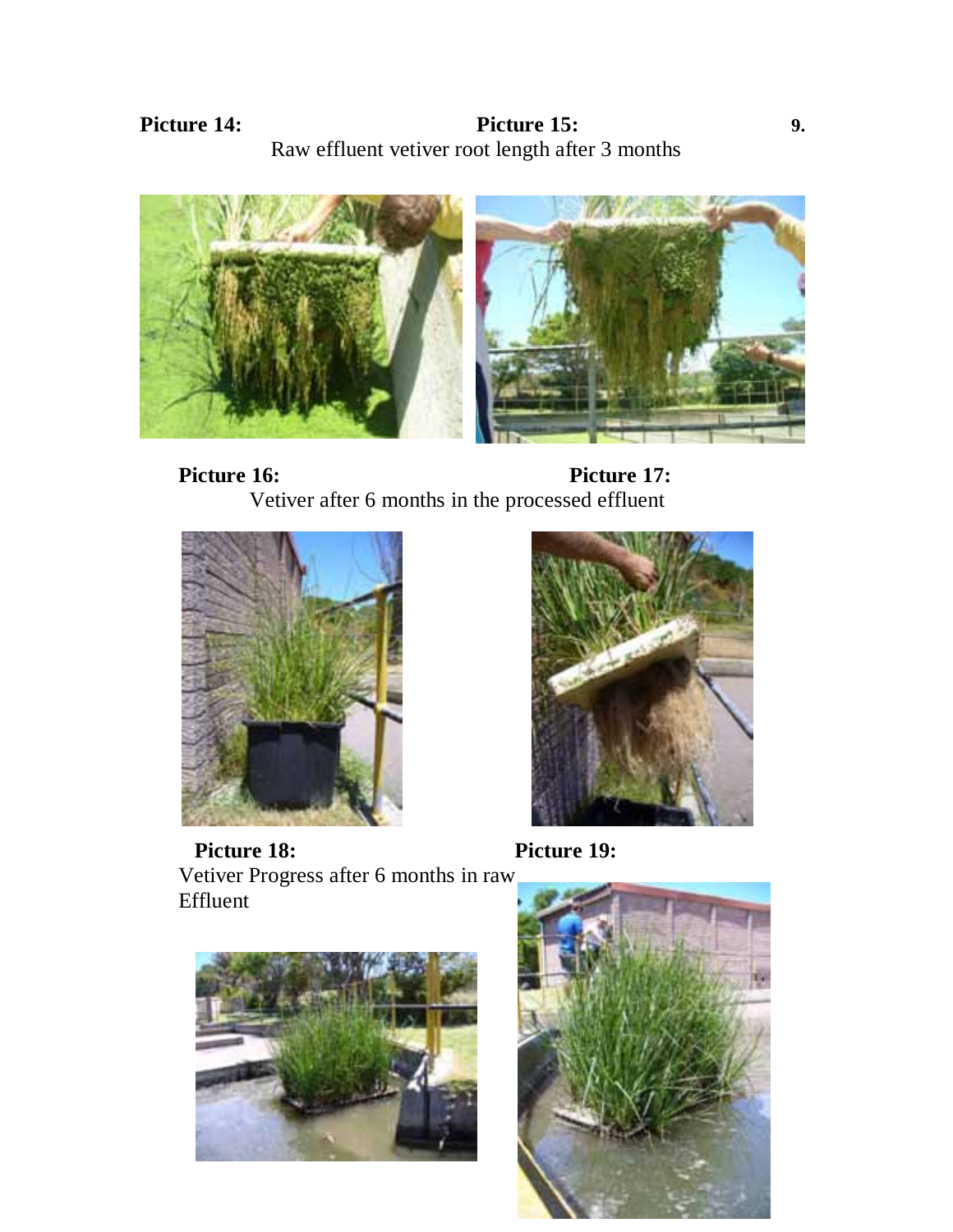**Picture 20:**  Comparison of Vetiver roots and leaves after 6 months under hydroponic conditions



**Picture 21:**  Conventional methods of waste water treatment

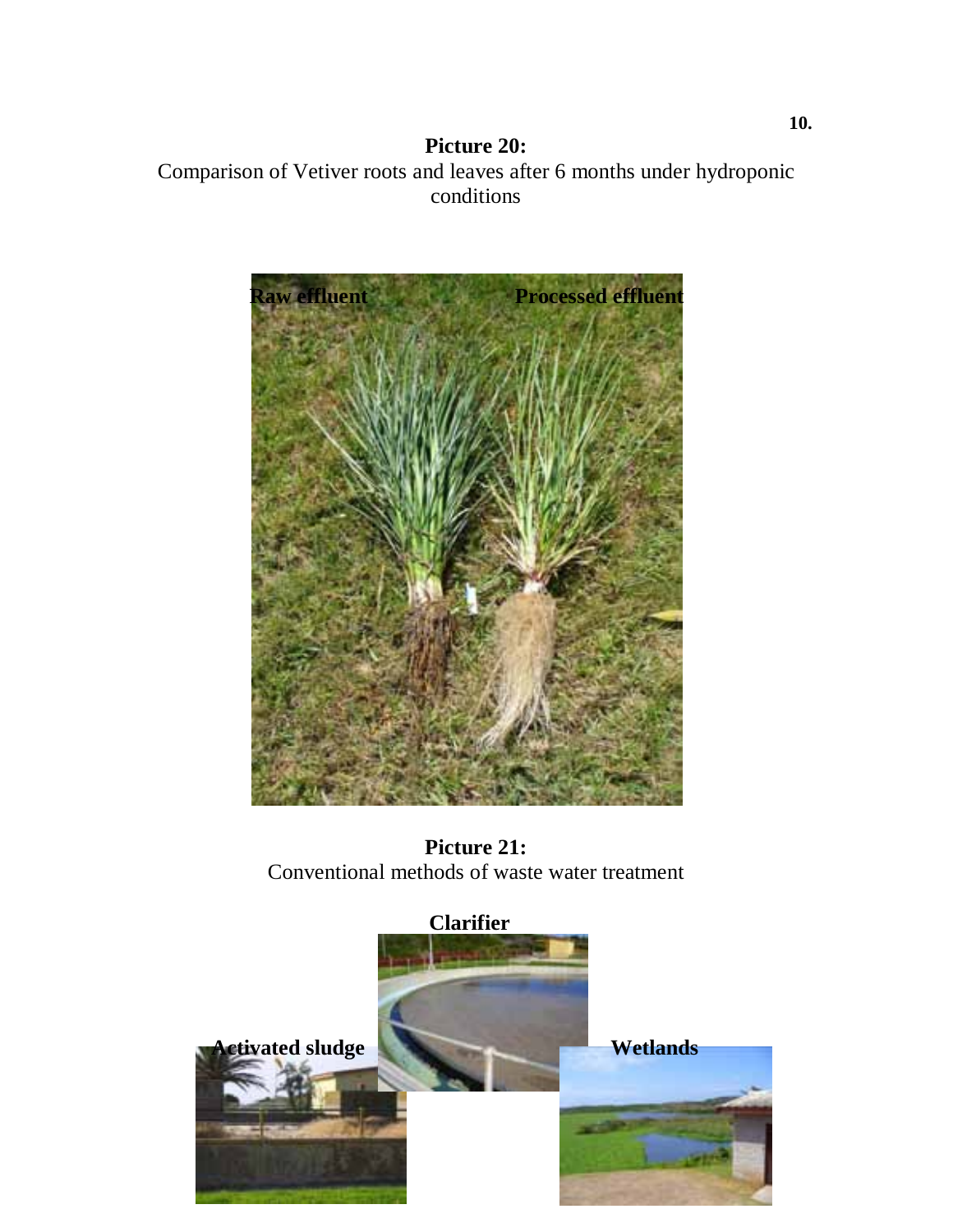#### **Results:**

**Figure 1:** Root Analysis- Uptake of Elements



Figure 1 shows the accumulation of elements by the vetiver roots. It is clear that the absorption of Nitrogen, Phosphorous, Potassium and chlorides is at its greatest when comparing the raw effluent to the others. In the case of the processed effluent, Calcium, magnesium and sodium are absorbed the most. The absorption of sulfur from open ground plants is greatest. This may be because sulfur takes longer to absorb, which suits the open ground plants as the recharge rate of water is a lot slower than the hydroponic state



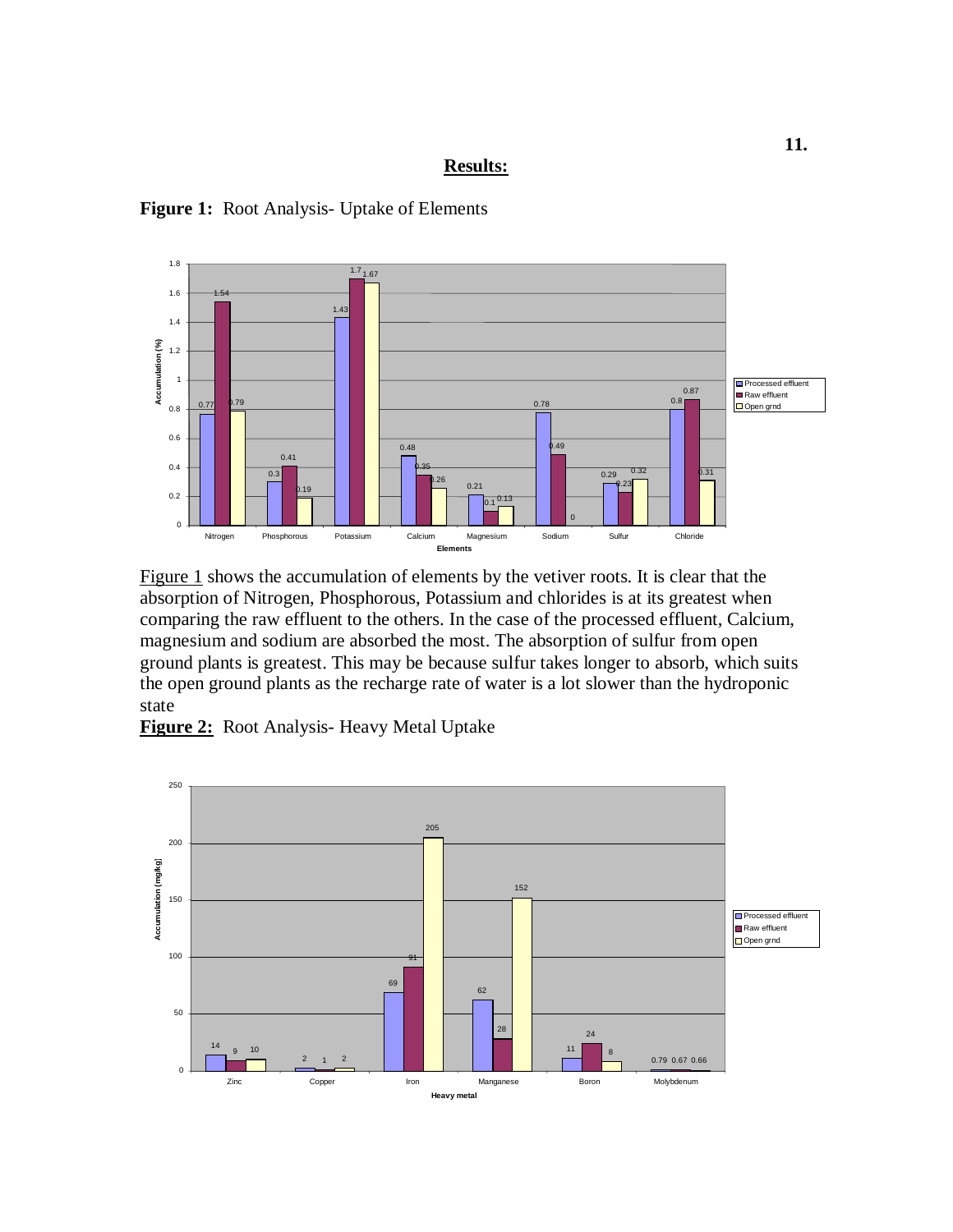The main trend in figure 2 is the high Iron and Manganese (density: 7.86  $& 7.43$  g/cm<sup>3</sup> respectively) uptake from open ground vetiver. When looking at figure 4; we notice that open-ground vetiver has a total accumulation of iron that is lower than the raw effluent vetiver. Therefore the optimal environment for uptake of these elements would be a combination of these. Slow moving effluent into the storage pond with raft-grown vetiver and over open ground vetiver, after that, the remaining effluent or biologically treated sewage can flow into a large vetiver plantation. Figures for uptake of iron and manganese are low for the processed and raw effluent, this could be due to their high density values, but total accumulation results are promising. The Boron uptake from raw effluent is twice as high as the other two environments; this could be due to the fact that boron was more readily available in the raw effluent. Activated sludge and clarifying stage remove most of the heavy metals. The other heavy metals seem to be taken up at roughly the same rate.



#### **Figure 3:** Leaf Analysis- Elements

Figure 3 illustrates how nutrients are stored and incorporated into the lush leaves. There will be a greater concentration of certain nutrients in the leaves and the remaining elements will be stored in the root system. With the exception of chlorides, raw effluent is seen as the best environment for nutrient uptake. Chlorides are absorbed at a greater rate than from the processed effluent and open ground. With a nitrogen accumulation of 2.37%, the Vetiver showed promising results when considering the environment in which the nutrients were absorbed.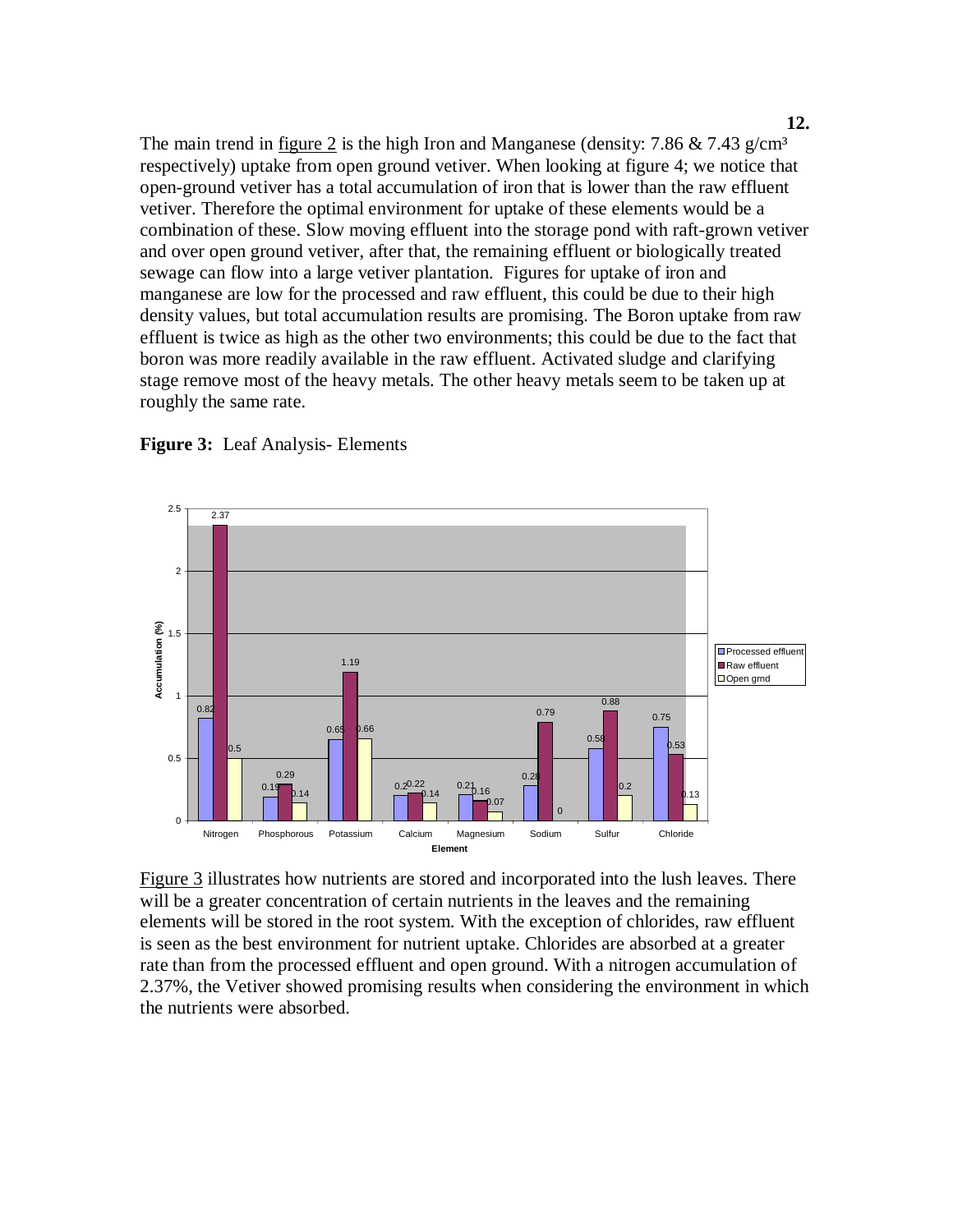

When comparing figure  $2$  and figure  $4$ , we notice that iron is absorbed by the roots more effectively from the open ground than from the raw effluent, but it is apparent that the storage of iron in the leaves of the raw effluent vetiver is far greater than that of the open ground.

Figure 4 also shows that iron absorption from the processed effluent is a lot lower than that of the raw effluent and open ground. This again could be due to the fact that this effluent has passed through 2 cleansing processes, thus arriving at the pond with far fewer nutrients and heavy metals

**Figure 5:** Total Accumulation by Plant, Elements

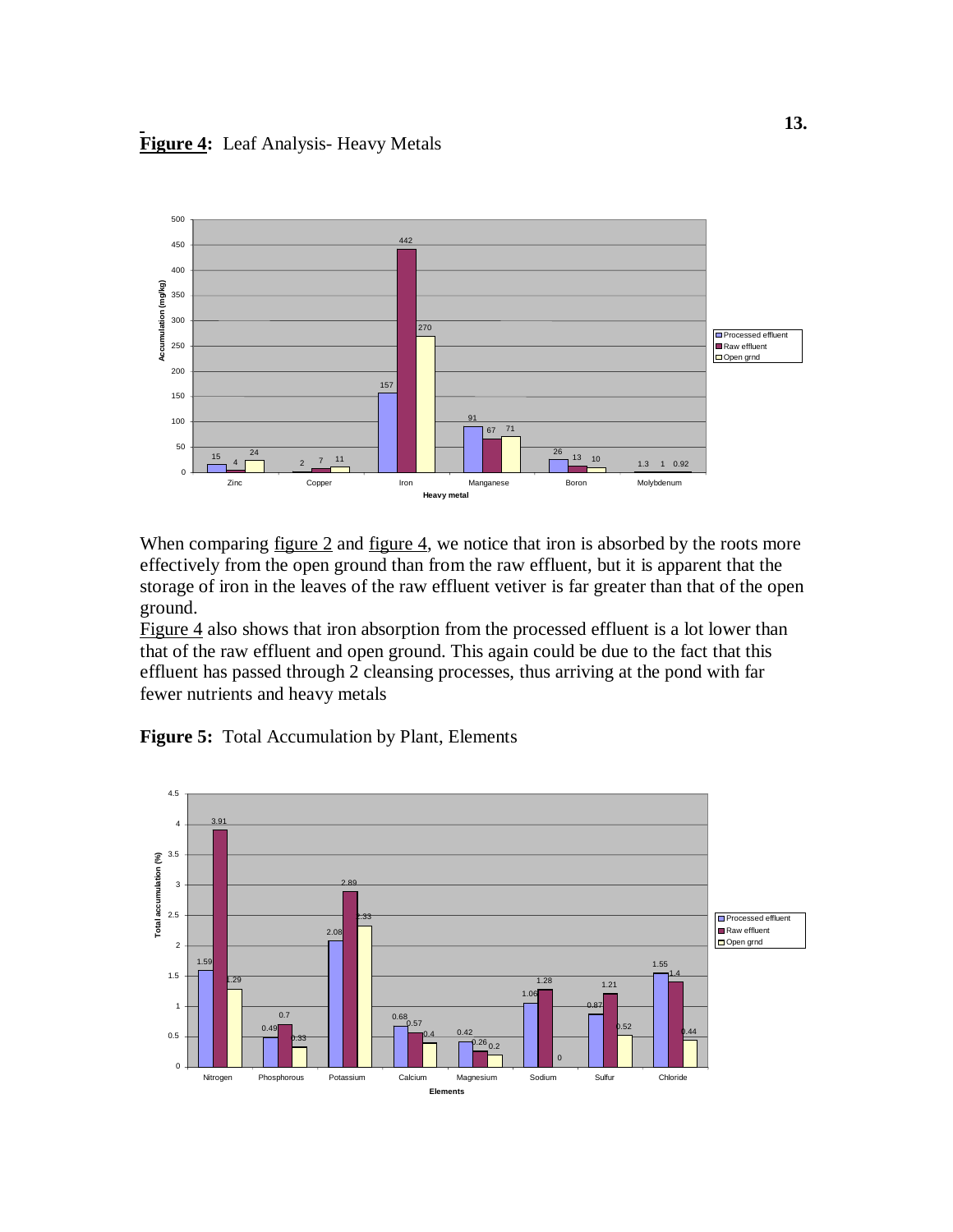Figure 5 clearly shows how effective vetiver is at extracting nutrients from sewage effluent, thus rendering it safe to be released back into the environment. One trend that appeared is that nutrient uptake from the raw sewage was significantly greater than that of the processed effluent and open ground control. Calcium, magnesium and chlorides were absorbed best from the processed effluent. This graph clearly proves that vetiver grown hydroponically is far more effective at reducing pollutants in effluent than the vetiver grown on open ground.





Figure 6 illustrates how efficient vetiver grass is at extracting harmful heavy metals like iron and manganese. The vetiver grown on open ground was especially effective at removing and storing manganese, which would otherwise end up in the fresh water system. A Figure of 95mg/kg of manganese absorbed by raw effluent vetiver was lower than the processed and open ground vetiver of 153 mg/kg and 223 mg/kg respectively. This could be attributed to the fact that manganese gets absorbed at a slower rate, therefore the raw effluent absorption rates will be lower due to the occasional recharge of the raw sewage.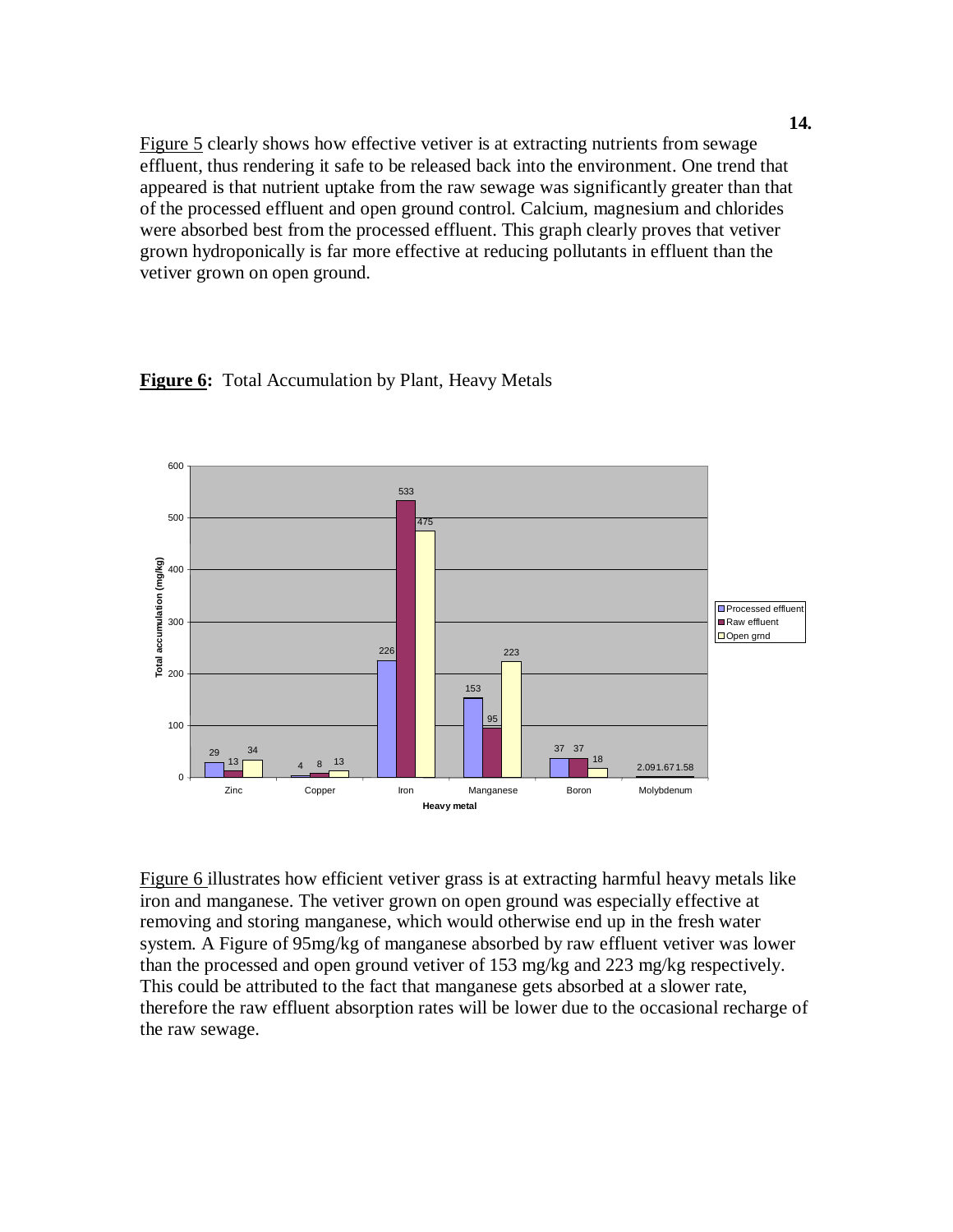#### **Discussion:**

As discussed in the abstract and introduction, Vetiver is a 'miracle plant', which has numerous good characteristics and no apparent negative ones.

Low cost, self sustaining sanitation and water recycling is a topic that should interest everyone and needs to be applied in less developed countries. This paper is a testament to the effectiveness of vetiver as a phytoremedial solution.

The project illustrates that Vetiver is effective at reducing toxicity of certain elements and heavy metals. Surely if no formal sanitation exists in an area, it would have positive effects to use Vetiver as the solution. The problem arises when sewage and surface runoff enter the fresh water system directly. It has been Shown that vetiver is highly capable of reducing e-coli bacterial counts by up to 97 % after only 14 days, it also showed that vetiver reduced the chemical oxygen demand (COD) by 63 % after 14 days of hydroponic treatment, (Truong, 2003). The fact that vetiver reduces disease causing bacteria should be reason enough to consider it as an environmental solution, in addition: no harm can be caused by testing it in the environment, as greater harm is occurring by doing nothing.

My proposal, to all those with sanitation issues, is to develop an area where Vetiver is concentrated and utilize it for reprocessing contaminated water.

As indicated by Truong and Ash, (2003) in their study of water quality improvement, vetiver is ideally suitable for treating contaminated and polluted wastewater from industries as well as domestic discharge.

Vetiver, as a phytoremedial solution, has not been researched extensively in South Africa but countries such as Australia and Thailand have conducted trials and analyses; expectations and results were exceeded in all cases.

In the same paper by Truong and Ash, (2003) they show how vetiver can be used to reduce the volume and improve water quality before the effluent discharges to the natural wetlands. The effluent is being treated first in the effluent storage pond by floating Vetiver rafts and then passing through a Vetiver grass contoured wetland constructed on 3 hectares of land.

My paper is in the same light, but the main theme of mine was a more in-depth study of vetiver' absorption of various different elements, with heavy metals being the main focus. Certain elements in high concentration are potentially harmful to man, animal and environment. Vetiver has the ability to absorb these and store them at these high concentrations.

Paul Truong illustrated that Vetiver can absorb certain toxic heavy metals and actually store them in the root system, thus rendering it safe for livestock fodder and in accordance with relevant environmental agencies specifications.

The project has illustrated how dynamic and versatile vetiver is at reducing elements and nutrients from raw and processed effluent. It is my intention to conduct further tests for a greater understanding of the Vetiver plant:

What would need to be done is survey the topography of the possible study area. By doing this, the high and low points can be established and a system can be put in place. Once you have found an area with a slope of anything more than 2 % gradient and less than 10% slope, you can start the trial. Sewage and surface run-off would obviously need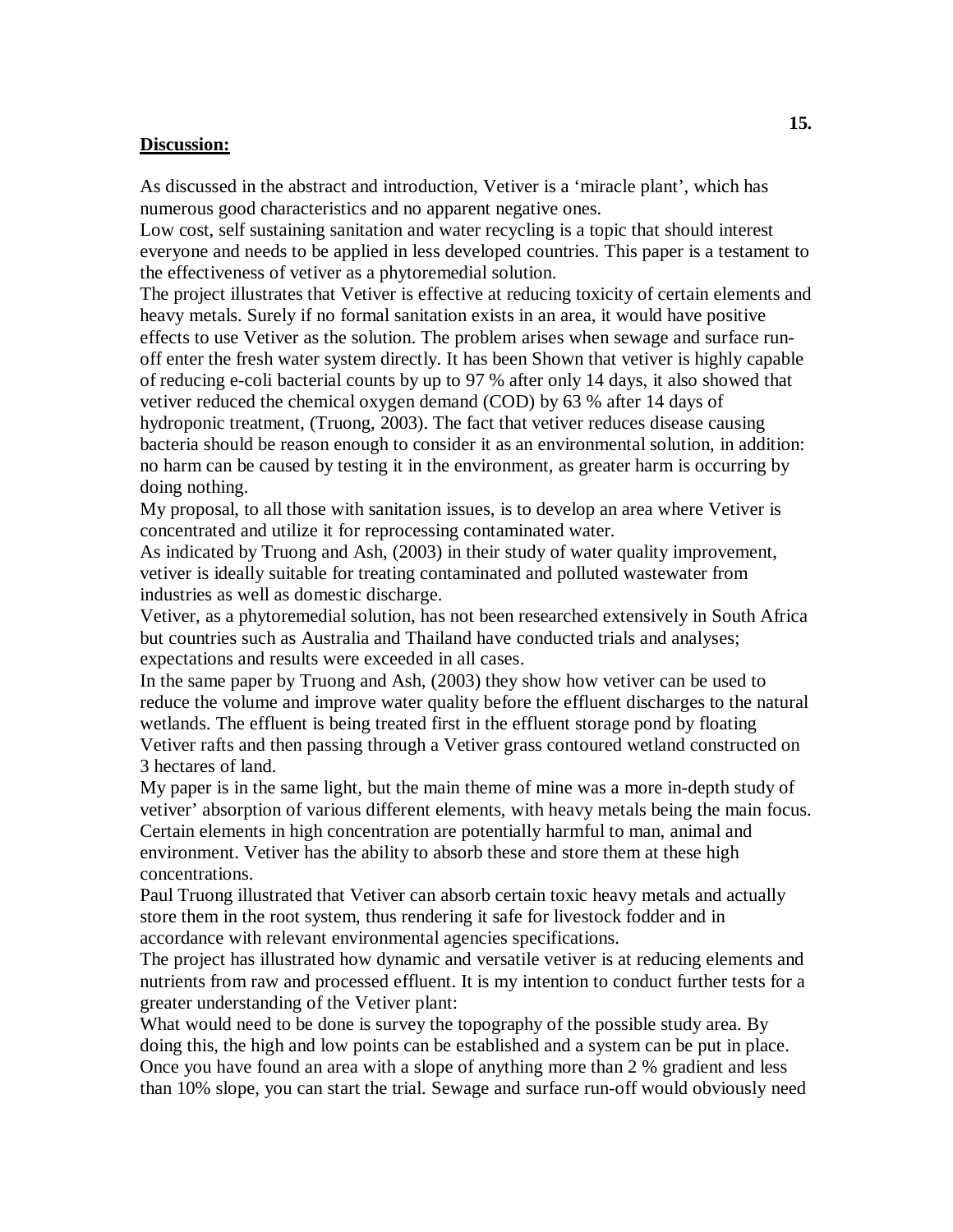to be concentrated into one main channel. This channel will need to end in numerous wide shallow ponds  $(< 1.5$  m deep). Vetiver rafts would be placed here for the initial stage of treatment (Pictures  $14 - 19$ ).

The reason for this is that photosynthesis is most effective at this depth and the process will kill off certain harmful anaerobic bacteria which survive in water with low oxygen content. Many elements would be absorbed in this stage before moving onto phase 2. Contour planting of vetiver in numerous rows would prevent the sewage from rushing by. The rows will act as velocity suppressors, thus causing heavier particles to settle out and to be absorbed at a slower rate. The density of different elements, will obviously affect the rate at which they are absorbed, Vetiver will absorb these down to a depth of about 3 meters. Once the sewage effluent has passed through phase 2, the majority of harmful nutrients would have been removed. The final stage would be to direct the remaining treated effluent into a wetland system, where hydrophilic plants such as *typha* and *scirpus* thrive. This water could be used for irrigation of fields, crops and even golf courses. At this point, the water/recycled effluent would now be safe to rejoin the environment with a great reduction of pollutants, heavy metals, disease causing bacteria and algae causing nutrients such as nitrogen and phosphates. Efficacy of system will be established by comparing inflow water to outflow water. Substitution of high tech materials (polystyrene rafts and plastic netting) for natural ones such as bamboo rafts and braided grass netting could be done in poorer areas.

#### **Conclusion:**

The ability of Vetiver grass (*Vetiveria zizanioides*) to absorb harmful elements, bacteria and nutrients should be of great concern to all, because fresh water and effective sanitation are directly related. In Rural or poorer areas, sub-standard sanitation will directly influence the water quality at lower areas due to the forces of gravity. Ultimately, water and sewage will flow into the valleys of the area, and create pools. This standing water/sewage will start to infiltrate through the soil and eventually join fresh underground water.

The point I have proven in this paper, given that; Sewage, wherever you may live, needs to be recycled. This can occur by means of expensive sewage work systems or by natural biological purification. By looking at the quantities in the results, you can clearly see the amount of elements being absorbed was high, which would mean that the effluent was heavily loaded with these nutrients and the Vetiver still thrived where most other plants would die.

• The Vetiver absorbed many nutrients and heavy metals from the sewage, which could otherwise be hazardous to fresh water, man and ultimately, the environment.

With this in mind, it could be used as low-cost biological solution to this environmental hazard and health risk associated with bad or non existent sanitation. Water borne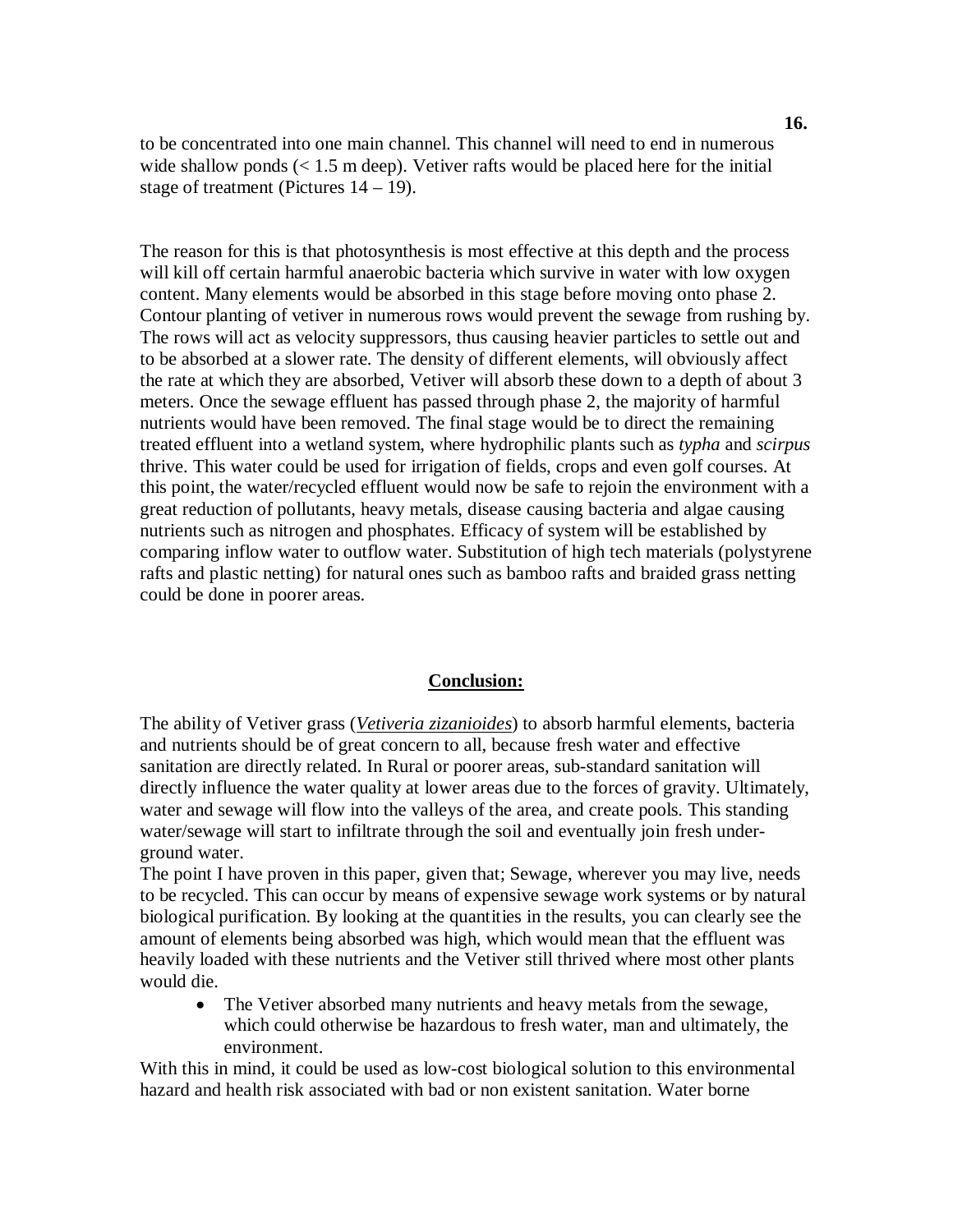bacteria such as e-coli are common in sewage water and are the causes of many illnesses in less developed areas. Vetiver has the ability to extract and absorb certain bacteria, nutrients such as Nitrogen and phosphorous (which cause blue-green algae infestations) and heavy metals which are toxic in high concentrations.

Studies regarding Vetiver as a biological primary purifier have been conducted by few, with Dr P.Troung at the forefront.

None have been conducted in South Africa regarding Vetivers' ability to recycle waste water. Incorporating the concepts of certain studies by Dr Truong; where he created a sloping contour plantation of Vetiver as the second phase of the sewage treatment. These beds would be fed by the hydroponic treatment ponds (my study). After which, this water can be used for irrigation of golf courses and sports fields. Or the water could flow into a wetland where hydrophilic plants are found. Creating bird 'hot spots' is just an added bonus.

#### **References:**

- Grimshaw, R.G. 1993. Soil and Moisture Conservation in Central America, Vetiver Grass Technology, Observations from Visits to Panama, Costa Rica, Nicaragua, El Salvador, Honduras, and Guatemala. July 4 -16 1993. Asia Technical Department, The World Bank, Washington DC.
- Truong P, and Hart B, 2001. Vetiver System for Wastewater Treatment. Technical Bulletin no. 2001/21. Pacific Rim Vetiver Network. Office of the Royal Development Projects Board, Bangkok, Thailand.
- Truong P, and Baker D. 1998. Vetiver Grass System for Environmental Protection. Technical Bulletin No. 1998/1. Pacific Rim Vetiver Network. Office of the Royal Development Projects Board, Bangkok, Thailand.
- Truong, P, Gordon, I and Baker, D (1996). Tolerance of vetiver grass to some adverse soil conditions. Proc. First Int. Vetiver Conf., Thailand .
- Truong, P N. (1997). An overview on the applications of the vetiver grass system in Asia- Pacific and Southern African regions. Proc. Abstracts. International vetiver Workshop, Fuzhou, China, October 1997.
- World Bank Technical Paper #273 (1995), Vetiver Grass for Soil and Water Conservation, Land Rehabilitation, and Embankment Stabilization, A collection of